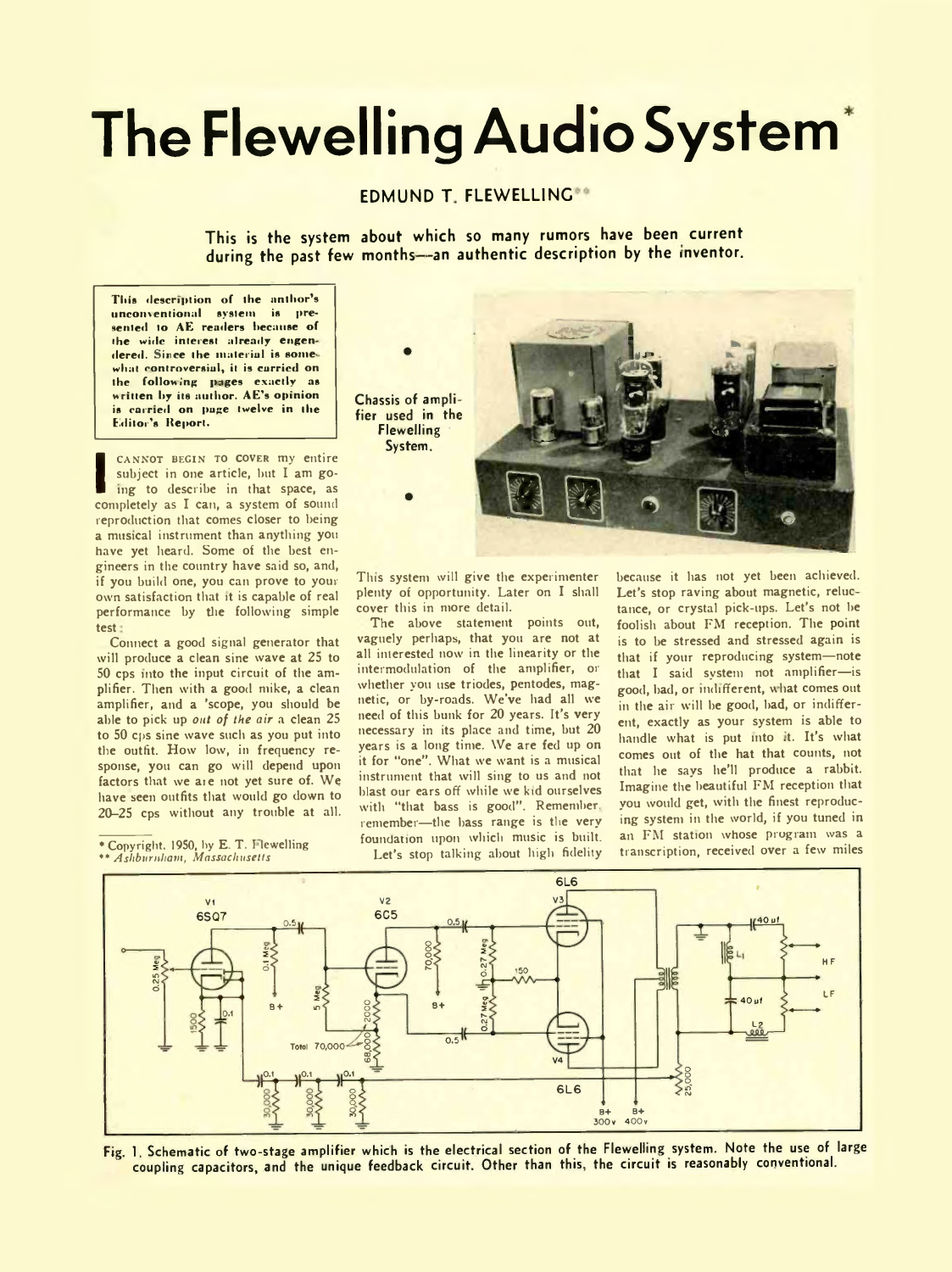

of 5000-cps line, and then put through —well, what's the use? You get the point, there's no use in getting childish about it.

The outfit to be described has been designed for residence music only. It is not a dance hall instrument. The circuit diagram shown in *Fig.* 1 is a standard two-stage amplifier, with the addition of a trick feedback circuit. We will leave it to the "X square Y square" boys to prove that this is wrong. We haven't the time and besides we've been told that we were wrong so many times, that we are fed up on this; "two".

#### Circuit Description

We have two stages because as you know (or do you?) the phase inverter produces no gain. This phase inverter -s a cathode follower, and really does a job. Be *sure* to put your scope on both outputs, the plate and the cathode, and check for distortion. When the stage is right, loth outputs will be clean and equal. You should have no trouble here, for it is not at all hard to set up. 6SN7 or double-triode phase inverters are absolutely out. To use such a phase inverter generally means three stages of amplification and distortion. Feedback over three stages is something one had best stay far away from. We want only two stages and we want feedback that we can control. The more amplification we have, the more chances we have for distortion, and the less chance we have for decent control of our feedback.

The feedback control shown in the diagram is a variable only because no two amplifiers or speaker systems are exactly alike. You'll come close enough, unless you are fussy, if you use a fixed 15 000 ohm resistor. Now remember, many times an audio ampliher can oscillate without making an audible sound. Of course, oscillation will mean distortion that you might not be aware of. If you doubt this statement, hook up the outfit strictly according to direction. Then watch the output with a 'scope while you listen to the speakers and do things to the volume control. Maybe you'll be surprised.

T am tempted many times, as I write this article, to branch out with a dissertation on sound reproduction. I feel that I could easily write a book on the subject. May I, while I am off the track a bit, say that years ago when I was writing about my super-regenerative cir cuir, I formed a habit that, as far as I know, I seldom breax. I formed the habit of being able to prove practically any statement that I make. Not being a saint, I'm not claiming perfection.

To go on—that  $0.1-\mu f$  capacitor across the cathode of the 6SQ7 had better not be changed, and of course you know that the feedback take-off will have to be taken from the right side of the voice coil. I can't show the right side in a diagram

The output transformer must be the best obtainable. The taps used on the secondary should give you a correct impendance match through your dividing network and speakers.

### Dividing Network

In the dividing network, the choke coils are wound on the core of old transformers such as are used as output transformers for 50L6's in tabie models. It is preferable to use slightly larger cores, but we are not trying to show how accurate we can be because we have had

so much experience over the years with this system that we know where accuracy is or is not needed. You may wind these coils in one, two, or three layers, putting on 100 turns of wire and using a piece of wrapping paper for an air gap. If you want to know if they are working, start up the system leaving the laminations a bit loose. You'll see.

Before we leave the network, we must not forget to speak about the capacitors. If you make the mistake about these condensers that several \$10,000-\$15,000 a year engineers have made and have had to retract, you'll just be out of pocket, gamed nothing, and kidded yourself. The statement that these capacitors cannot be used, is something else that I am fed up on: "three". The capacitors, without any further heating around the bush, are common ordinary  $20-20$   $\mu$ f 150-volt electrolytics such as are used in table model a.c. d.c. jobs, although any of the small electrolytic capacitors may be used if their rated capacitance is in the  $20-y$ f class, and the voltage rating is not exceeded by the peak output voltage of your outfit. Your dividing point will be around 400 cps. Do you care if it is 350 or 450 cps? Certainly not, unless you have a specific reason. Put a d.c. meter with a rectifier across this network, run an oscillator over the range, and you'll see that you have hit it in about that frequency.

#### The Speaker System

It seems that 10,000 years ago (more or less) Confucius kept goats, and, of course, daily had occasion to call them home. As the goats wandered farther away, old Con soon found that he could be heard at a greater distance if he made a sort of horn out of his cupped hands, or by rolling up a copy of Aupio ENGINEERING. Con was a pretty wise old duck, you remember, and he at once saw that the thing was getting over his head, so he called in all the audio experts in his realm and told them to get busy, be-



External appearance of low- frequency speaker cabinet used with this system.

and section of the low-frequency reproducer unit, which differs appreciably from standard types of reflexed cabinets, infinite baffles, or exponential horns.

 $^{\circ}$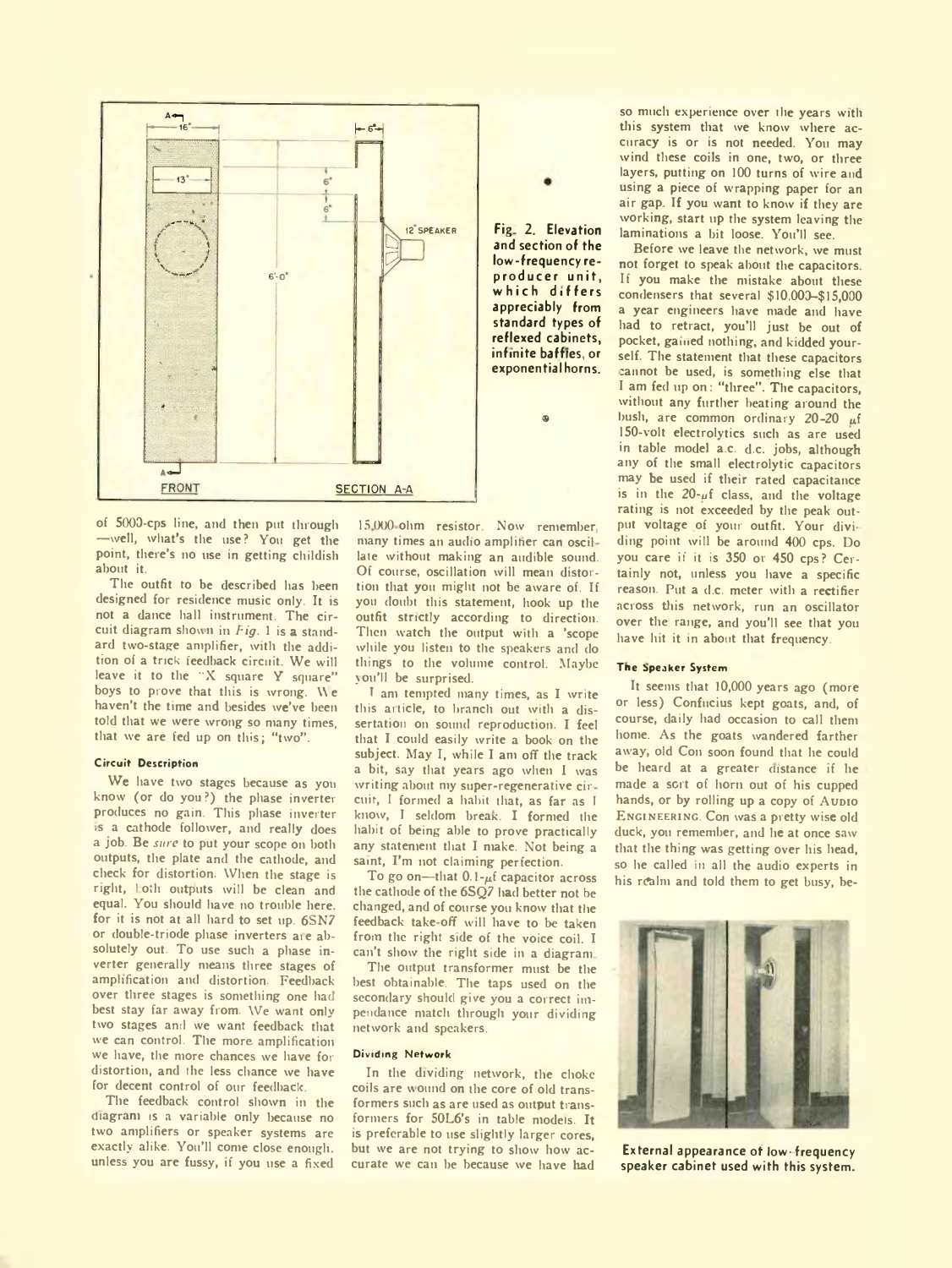

Left, the author at the controls of an early version of his home reproducing system. Right, later model of the system, with three changers for 78, 45, and 33 1 3 r.p.m. records.

cause it looked to him as if he had stumbled onto something pretty big.

Well, the engineers went to work on it, and they tried out everything they could think of. They even tried out the goat pen in the corner of Con's living room, and after yahs and yahs, they came np with what we now call the exponential horn. It wasn't just what Con wanted because he found that while he could attract the attention of his goats at great distances, they often just looked up and went back to cropping his neighbors corn. Thus he discovered that while the goats heard him, they did not recognize his voice. Today horn distortion is still with us, children.

Let us refer to pages 104—107 of *Motion Picture Sound Engineering.1* Here we have the horn that the motion picture boys came up with in an effort to give us the best. It is one of the reasons why so many raving maniacs are created by listening to musical movies. Confucius found it out 10,000 years ago. I wouldn't dare say that I can improve upon it You use your own judgment, but in the meantime, note that the response curve of the thing gives up at 50 cps, evidently in disgust. The unit has a mouth area of 50 square feet, an axial length of 40 inches. The mouth is also mounted on a flat baffle 10 feet by 12 feet. You'd look well trying to get down to 50-cps with anything less than this movie horn, for those boys knew what they were doing. In horns it's the horn. Yonr wife would also, no doubt, be pleased with such a horn in the living room.

In laying out my system of reproduction I tried to reason the thing out and finally came up with this answer. No matter what the job was, whether a \$300

combination record player or a so-called high fidelity outfit, there was, generally speaking, no substantial difference in the quality of the output. All reproducing jobs ran smack up against what might he called "the state of the art." There has been no basic improvement for years. What one man knew was certainly available to the other. What differnce there was, it seemed to me, depended almost entirely upon the output transformer or upon the space that was available for the outfit. In other words, what size horn or baffle could be used. This led me to wondering if we were connecting our speakers to the air in an acoustically correct maimer.

The answer is a bit involved, but it seems evident that our greatest weakness is in the speaker end of our out fits To go into the matter in more detail, we must point out that a loudspeaker, of the type in ordinary use, is not only a motor, but it is a generator. I think the "brains" will agree with me that its performance as a generator might very well exceed its performance as a motor. This is because as a motor, it cannot be properly loaded at low frequencies (acoustically coupled to the air) and hence under a varying drive it is bound to "fly wheel" and go off on excursions of its own. There are bound to he small high frequency voltages generated, which, if we desire, we can feed hack, and to some extent affect with our feedback circuit.

An infinite baffle has a limited use, and a horn cannot properly load a loudspeaker. The more we try to load our speakers, the larger our speaker and horn become, and we run up against the law of diminishing returns. We cannot do it with \$300 or \$400 precision speakers or with horns, but if it is done correctly—that is, if we could succeed

in coupling our low-frequency speakers to the air in an acoustically correct manner-we should be able to use the 10- or 12-inch speakers of the common garden variety which cost around \$8 or \$10. We might even be able to do it with 6-inch speakers, although I've not seen it done. Furthermore we would succeed in producing lower frequencies, in generating less fly-wheel excursions, in clarifying the very apparent distortion that is evident in the high-frequency end of all systems, due to the generation of these fly-wheel parasites, and should, to top it off, increase the speaker efficiency many fold.

A horn seems to offer much better performance than just the air in front of a speaker. A horn is a form of air column, so the question naturally conies up--what is the best form of air column, and how should it be used? Is the exponential horn, after all, the best manner in which we can use an air column? 1 finally came up with a type of air column that seems to help considerably. Instead of playing a speaker *through* an air column, as in a horn, the idea is to build a non-resonant air column and play the speaker *across* the air column See *Fig.* 2. It is made of plain pine boards 34 inch thick, and must be assembled with screws.

Space does not allow me to do more than give the inside dimensions of an air column that we have used successfully. There is much promise in this approach to air columns. We know very little about it except that over fivehundred iay persons, musicians, and top flight engineers have said that they have never heard such reproduction as that given bv this system. We know too, that it created enough interest in the indus-

<sup>■</sup> D. Van Nostrand Co., Inc. New York.